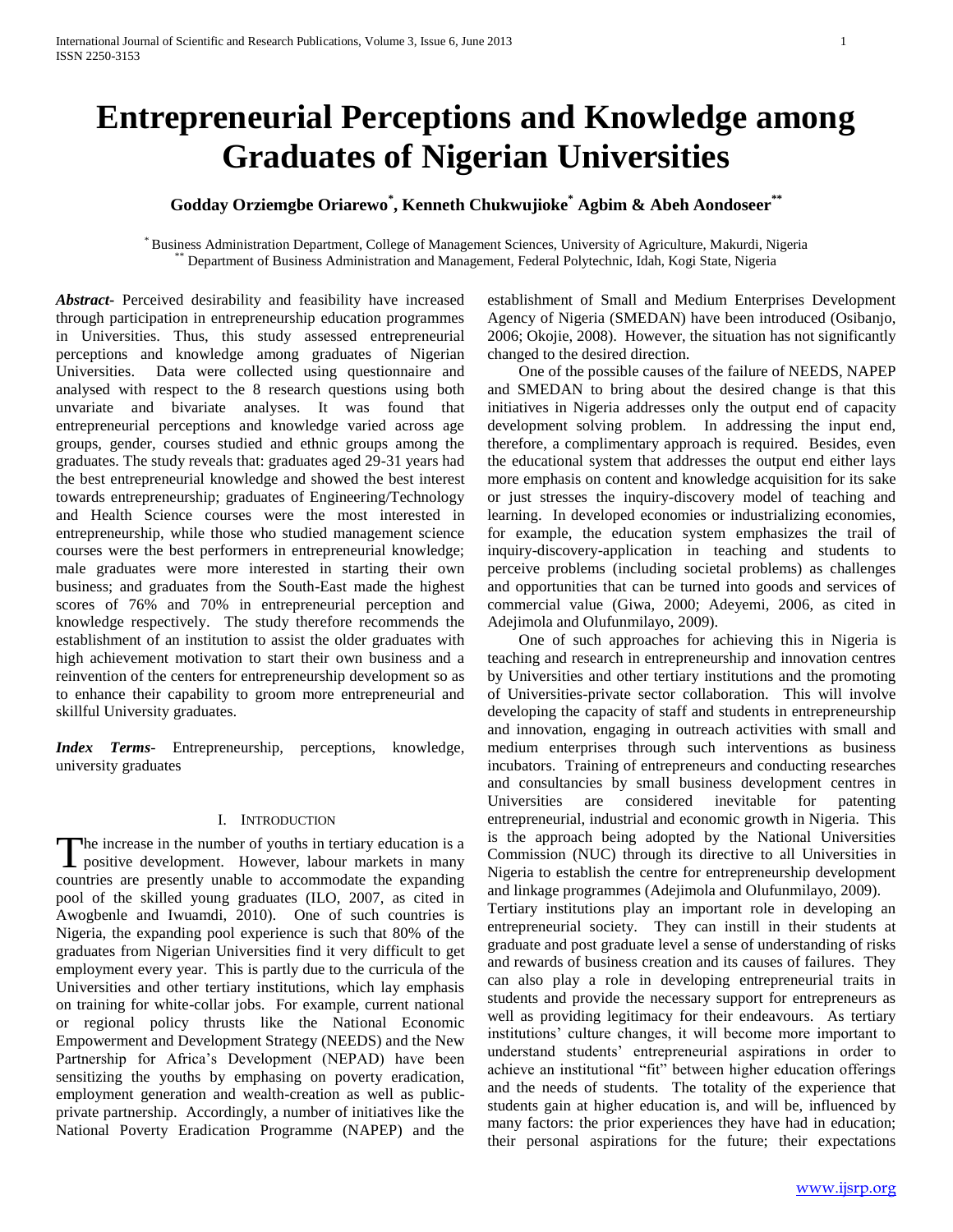concerning their life while at University; and how their experience at the University supports their future aspirations (Collins et al., 2004).

 Owing to the fact that perceived desirability and feasibility are increased through participation in entrepreneurship education programmes in Universities (Peterman and Kennedy, 2003) and that centre for entrepreneurship development have been established in Nigerian Universities, the study examined the extent to which entrepreneurial perceptions and knowledge among graduates of Nigerian Universities is influenced by age, gender, course studied and ethnicity. Thus, the following research questions were raised and answered in the study.

 1. Are the perceptions of graduates towards entrepreneurship the same across the age groups?

 2. Are the perceptions of graduates towards entrepreneurship the same across gender?

 3. Are the perceptions of graduates towards entrepreneurship the same across the various courses studied?

 4. Are the perceptions of graduates towards entrepreneurship the same across the different ethnic groups?

 5. Is knowledge of graduates on entrepreneurship the same across the age groups?

 6. Is knowledge of graduates on entrepreneurship the same across gender?

 7. Is knowledge of graduates on entrepreneurship the same across the various courses studied?

 8. Is knowledge of graduates on entrepreneurship the same across the different ethnic groups?

#### II. LITERATURE REVIEW

 Schiffmann (1990, as cited in Jones and George, 2008) defined perception as the process through which people select, organize and interpret what they see, hear, touch, smell and taste to give meaning and order to the world around them. Also, perception according to Rollinson (2008) is a mental process involving the selection, organization, structuring and interpretation of information in order to make inferences and give meaning to the information. Kruegar and Brazeal (1994, as cited in Brijlal, 2011) asserted that perceptions about entrepreneurship are extremely important and set the foundation for becoming an entrepreneur long before an individual actually makes the decision to become one. The supply of entrepreneurs can be strongly affected by creating a favorable entrepreneurial environment at an early stage that encourages positive and selfenabling perceptions of potential entrepreneurs. It is from this pool that the supply of entrepreneurs will eventually be drawn. Tertiary institutions can thus be seen as an environment that can prepare students by providing the necessary knowledge and skills to become entrepreneurs. Preparation is a key element for creating potential entrepreneurs because opportunities are seized by those who are prepared to seize them.

 Education about entrepreneurship and for entrepreneurship according to Friedrich and Visser (2005) will increase students' interest in becoming entrepreneurs at some stage after graduation. Krueger and Brazeal (1994, as cited in Brijlal, 2011) depicted in their model of entrepreneurial potential that education improves the perceived feasibility for entrepreneurship by selfefficacy. It also improves the perceived desirability for

entrepreneurship by showing students that this activity is highly regarded and socially accepted by the community and that it can be a personally rewarding work. These perceptions are vital to develop in students who believe that they will become self employed after graduation. Walstad and Kourilsky (1998) stated that students are also introduced to entrepreneurship through education on the grounds of careers. A vital dimension of socialization that contributes to entrepreneurial career is the education and training that the individual receives. Thus, students should be introduced to entrepreneurship as a career option and should be offered alternative perspective to their preconceived career orientation towards more traditional occupations.

 Many contemporary studies have shown that the average entrepreneur is slightly more educated than the general population. This is the case in Nigeria and many other countries of the world including the United State of America. Research studies in Nigeria have shown that most entrepreneurs in the organized private sector are holders of any of the post secondary educational certificates (Okia-Anie, 1994; Eze, 1998, as cited in Ottih, 2011). It has also been found that 80% of the entrepreneurs in the manufacturing and wholesale businesses in Nigeria attended the University (Nwachukwu, 1990, as cited in Ottih, 2011).

 Business ventures can be started at any age, most studies in Nigeria including that of Okia-Anine (1994), have shown that the modal age range for entrepreneuring is 30-35years. This is supported by studies carried out in the United States of America (Ottih, 2011). Further, literature abounds on studies that examined the relation between gender and perceptions towards starting a business or entrepreneurial behaviours (Walstad and Kourilsky, 1998; Delmar and Davidson, 2000; Brijlal, 2011), several studies have found that males have a higher performance for entrepreneurship behaviour than females (Delmar and Davidson, 2000; Brijlal 2011; Ottih, 2011).

 Ethnicity is referred to as the grouping of people based on some shared characteristics such as national origin, language or culture (Jones and George, 2008). Studies have shown that ethnicity influences perceptions towards entrepreneurship (Brijlal, 2011; Ottih, 2011). Vesper (1980, cited in Ottih, 2011) noted that in Columbia, for example, the city of Medellin is noted for greater industry than Bogota, the capital, even though it has no apparent geographical advantages to favour it. In México, it is Monterrey and in Brazil, Sao Paulo, which carry similar industrial excellence. Similarly, Jews in Western industrial countries, Chinese in the pacific Islands, and Ibos in Nigeria have been people noted for exceptional entrepreneurial performance.

 The greatest of human endowments are intelligence and entrepreneurship. Hence, today, greater reliance is placed on entrepreneurship all over the world for national development, technological innovations, and expanded employment opportunities, than was the case earlier (Ottih, 2011). Due to the decline in jobs and the rise in the number of youths unemployed (Awogbenle and Iwuamadi, 2010), students are increasingly recognizing that in the current economic climate most jobs are rarely "for life". The world of employment is changing as permanence and longevity are no longer significant features of career paths; traditional paths have disappeared (Fallows and Steven, 2000).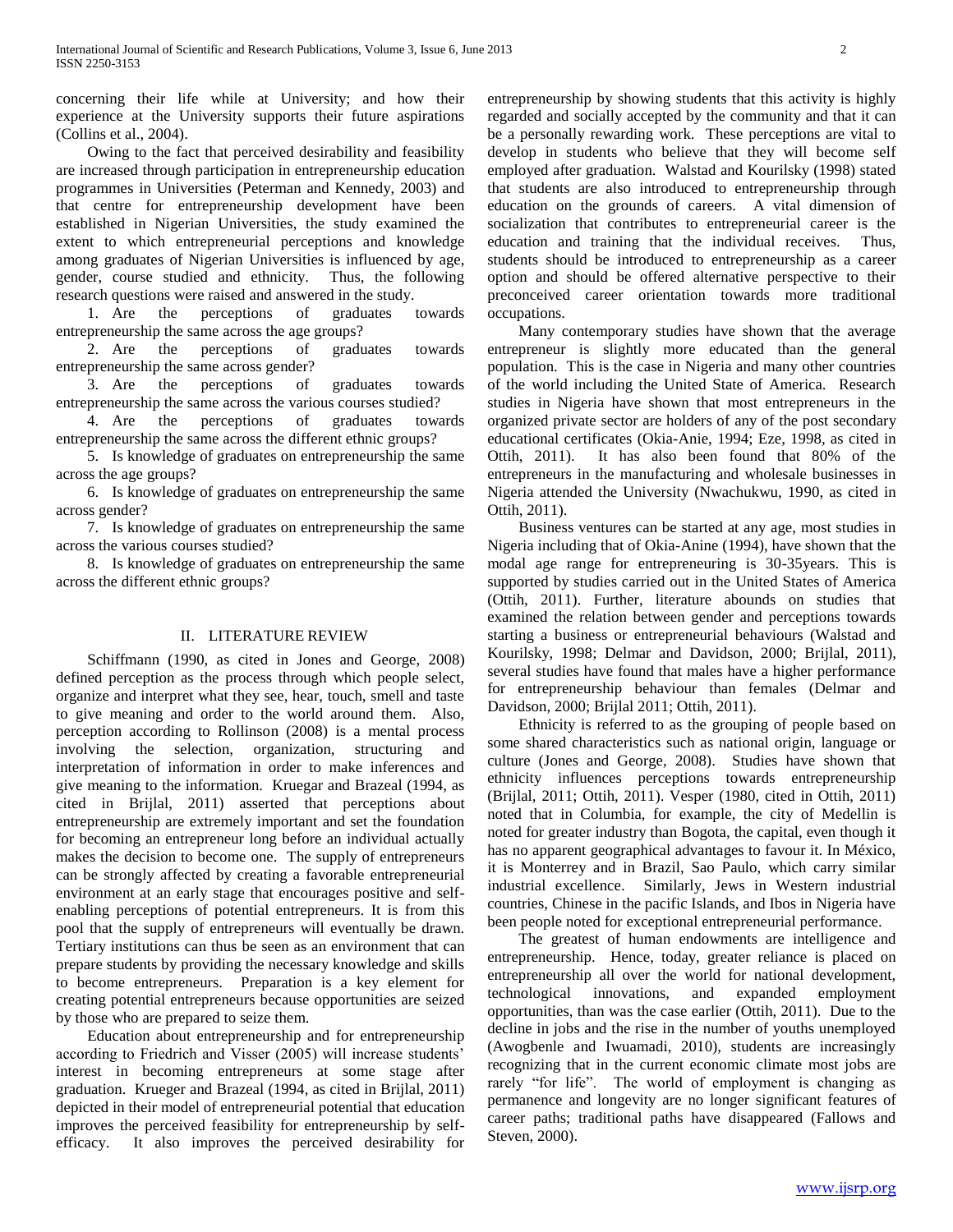#### III. RESEARCH METHODOLOGY

 The sample size for the study is made up of 307 graduates. These graduates were selected from the population of 1,320 graduates of Nigerian Universities who were in Benue State in February, 2012 for the one year National Youth Service. Purposive sampling technique was used to ensure that the sample obtained has equal number of graduates in each age groups, equal number of male and female graduates, at least equal number per courses studied and ethnic groups. Data for the study were collected using questionnaire. The questionnaire is made up of three sections - the demographics, perceptions towards entrepreneurship and knowledge of entrepreneurship. Of the 307 questionnaire that were sent out, 13 were discarded because of missing data, leaving 294 usable questionnaire for a response rate of 96%.

 The age groups (in years) used for the study are; 20-22, 23- 25, 26-28 and 29-31. Ethnic affiliation was measured in terms of the six geo-political zones; South-South (SS), South-East (SE), North-Central (NC), North-East (NE), North-West (NW) and South-West (SW), while courses studied were grouped as: Education (EDU), Engineering/Technology (ENG/TECH), Social Sciences (SSC), Management Sciences (MSC), Arts, Law, Health Sciences (HSC), Natural Sciences (NSC) and Environmental Sciences (ESC).

 Perceptions was measured using seven statements on an ordinal scale of agree, undecided and disagree. Test of reliability for perceptions toward entrepreneurship by Cronbach's alpha yielded 0.791. Knowledge was measured using nine items in the questionnaire on a norminal scale of multiple choice questions. The test of reliability for the graduates' Knowledge on entrepreneurship reported by Cronbach's alpha is 0.802. The questionnaire was validated by an expert in entrepreneurship studies and a statistician. The data for the study were tested using univariate analysis (frequencies and percentages and bivariate analysis (cross-tabulation).

#### IV. RESULTS AND DISCUSSION

#### **Graduates' Entrepreneurial Perceptions across Age Groups Gender, Courses Studied and Ethnic Groups**

 The graduates' perceptions towards entrepreneurship were assessed on the basis of seven statements. Table 1 describes the issues covered by these questions and gives the percentage of the agree responses for each of the statements across the various age groups, gender, courses studied and ethnic groups. Table 1 reveals that the graduates' perception towards entrepreneurship varied in each of the age groups with minority (35%) of the graduate aged 20-22 years and majority (68%) aged 29-31 years. This shows that the desire to be ones own boss increased with increase in age. This result is in line with the findings of previous studies. Ottih (2011) noted that most studies in Nigeria and in the United States of America have found that the modal age range for entrepreneuring is 30-35 years.

| <b>Statements</b>                                          | Age groups (in years) |                     |                      |    |  |  |
|------------------------------------------------------------|-----------------------|---------------------|----------------------|----|--|--|
|                                                            | $20-22(%)$            | $23-25\binom{6}{0}$ | $26-28(\%)$ 29-31(%) |    |  |  |
| Can create something different with value                  | 48                    | 66                  | 84                   | 96 |  |  |
| Can manage financial, psychological and social risks       | 38                    | 62                  | 77                   | 93 |  |  |
| Wants personal satisfaction/independence that accrues from | 34                    | 52                  | 67                   | 95 |  |  |
| self employment                                            |                       |                     |                      |    |  |  |
| Have the requisite technical, managerial, leadership and   | 25                    | 38                  | 40                   | 45 |  |  |
| personal entrepreneurial skills                            |                       |                     |                      |    |  |  |
| Have role model(s) that have started a business(es)        | 79                    | 89                  | 93                   | 96 |  |  |
| Can easily access start-up capital                         | 0                     | 8                   | 12                   | 14 |  |  |
| Wants to start a business                                  | 18                    | 20                  | 24                   | 35 |  |  |
| Mean%                                                      | 35                    | 48                  | 57                   | 68 |  |  |

#### **Table 1: Entrepreneurial perceptions across age groups**

 Table 2 shows that the male graduates indicated more interest in entrepreneurship than their female counterparts. This is revealed through their responses to the 7 items as 62% of the male graduates as against 50% of their female counterparts agreed to the 7 statements. This result is in tandem with previous studies. Ottih (2011) stated that studies in Nigeria and in the United States of America have shown that most entrepreneurs are men. In Nigeria, this is not unconnected to the "house wife"/traditional role of most women, a practice which have made them dependent on their husbands. Thus, only very few women have become successful entrepreneurs.

#### **Table 2: Entrepreneurial perceptions across gender**

| <b>Statements</b>                                    | Gender        |                 |  |  |  |  |
|------------------------------------------------------|---------------|-----------------|--|--|--|--|
|                                                      | Males $(\% )$ | Females $(\% )$ |  |  |  |  |
| Can create something different with value            |               |                 |  |  |  |  |
| Can manage financial, psychological and social risks |               |                 |  |  |  |  |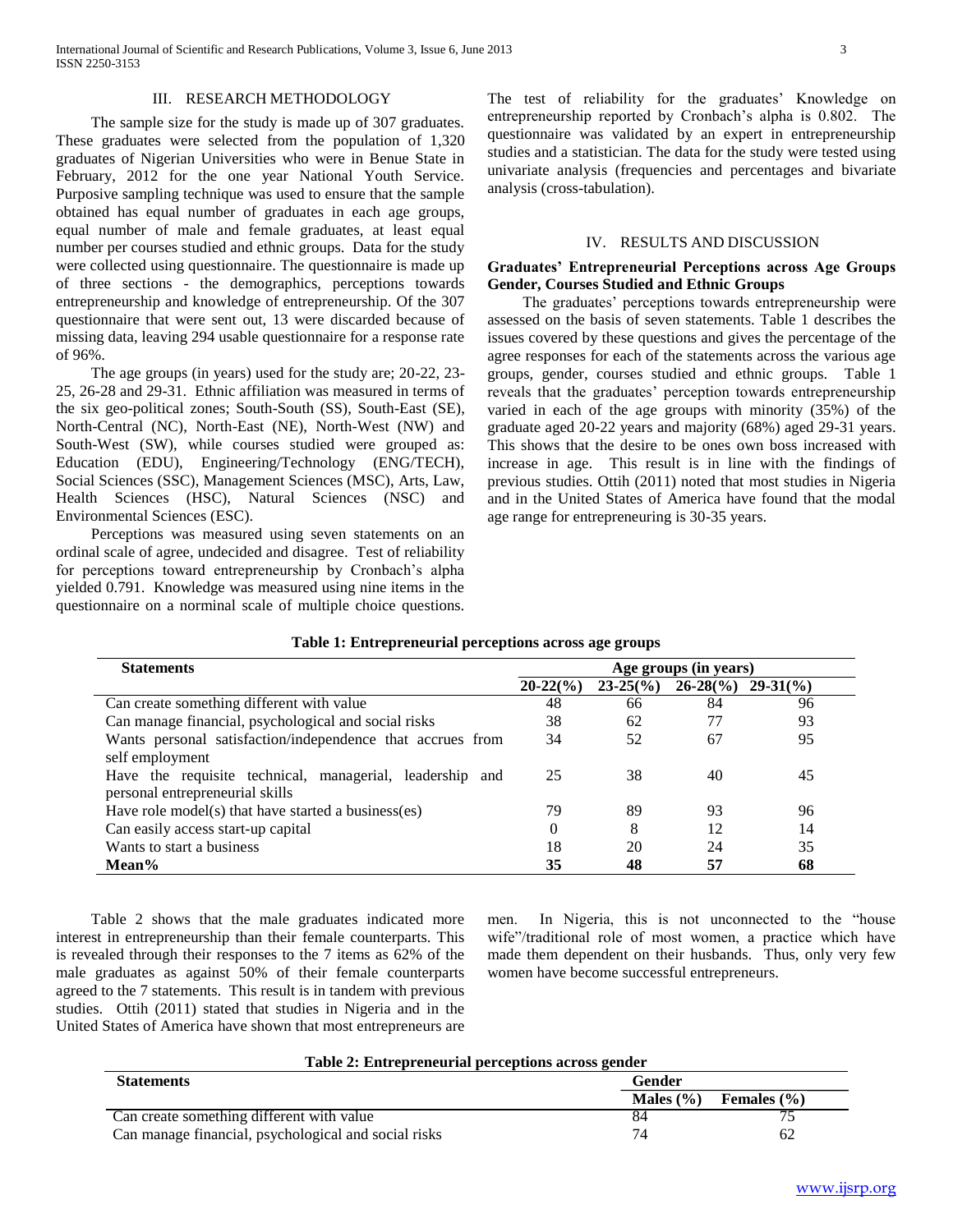| Wants personal satisfaction/independence that accrues from self employment    | 96 | 79 |  |  |  |  |
|-------------------------------------------------------------------------------|----|----|--|--|--|--|
| the requisite technical, managerial, leadership<br>and<br>personal 39<br>Have |    | 31 |  |  |  |  |
| entrepreneurial skills                                                        |    |    |  |  |  |  |
| Have role model(s) that have started a business(es)                           | 81 | 74 |  |  |  |  |
| Can easily access start-up capital                                            | 24 | 10 |  |  |  |  |
| Wants to start a business                                                     | 33 | 22 |  |  |  |  |
| Mean $%$                                                                      | 62 | 50 |  |  |  |  |

 The study investigated whether there are differences in entrepreneurial perceptions across the courses studied. Tables 3 shows that graduates who studied Engineering/Technology (ENG/TECH) and Health Sciences (HSC) courses (with each scoring 66%) seems to be the most interested in entrepreneurship, this is followed by graduates who studied ESC (62%), EDU (61%), SSC, Arts and Law (with 59% each), and MSC and NSC (with 58%) courses. Thus, the graduates' entrepreneurial perceptions are not the same across the courses studied. These differences in entrepreneurial perceptions can be attributed to the varying level of skills the courses studied has exposed the graduates to and how well the graduates learnt the skills and the ease/value of the practicality of the skills in the society. This opinion is in line with the assertion of Niyonkuru (2005, as cited in Brijlal, 2011) in the 2004 European Commission Report. Niyonkuru remarked that education is an important means to create a more entrepreneurial mindset among young people. This report underscores that promoting entrepreneurial skill and perceptions provides benefits to the society even beyond their application to new business ventures. It has been documented that most new jobs which arise from entrepreneurial small firms provides huge benefits to the society.

|                                           | <b>Courses Studied</b>                     |                     |                      |                   |                       |                      |                      |                   |                   |
|-------------------------------------------|--------------------------------------------|---------------------|----------------------|-------------------|-----------------------|----------------------|----------------------|-------------------|-------------------|
| <b>Statements</b>                         | <b>EDU</b><br>$\left( \frac{0}{0} \right)$ | ENG/<br>$TECH(\% )$ | <b>SSC</b><br>$($ %) | <b>MSC</b><br>(%) | <b>ARTS</b><br>$($ %) | LAW<br>$\frac{6}{2}$ | <b>HSC</b><br>$($ %) | <b>NSC</b><br>(%) | <b>ESC</b><br>(%) |
| Can create something different with value | 74                                         | 93                  | 80                   | 73                | 80                    | 79                   | 89                   | 84                | 86                |
| Can manage financial, psychological and   |                                            |                     |                      |                   |                       |                      |                      |                   |                   |
| social risks                              | 77                                         | 89                  | 79                   | 89                | 76                    | 74                   | 88                   | 79                | 77                |
| Wants personal satisfaction/independence  |                                            |                     |                      |                   |                       |                      |                      |                   |                   |
| that accrues from self employment         | 89                                         | 93                  | 74                   | 73                | 77                    | 75                   | 93                   | 82                | 84                |
| Have the requisite technical, managerial, |                                            |                     |                      |                   |                       |                      |                      |                   |                   |
| leadership and personal entrepreneurial   | 22                                         | 16                  | 18                   | 19                | 19                    | 20                   | 16                   | 13                | 15                |
| skills                                    |                                            |                     |                      |                   |                       |                      |                      |                   |                   |
| Have role model(s) that have started a    |                                            |                     |                      |                   |                       |                      |                      |                   |                   |
| business(es)                              | 90                                         | 95                  | 93                   | 89                | 93                    | 93                   | 93                   | 90                | 92                |
| Can easily access start-up capital        | 18                                         | 13                  | 14                   | 12                | 16                    | 18                   | 22                   | 19                | 20                |
| Wants to start a business                 | 55                                         | 63                  | 52                   | 53                | 52                    | 53                   | 62                   | 56                | 57                |
| Mean %                                    | 61                                         | 66                  | 59                   | 58                | 59                    | 59                   | 66                   | 58                | 62                |

 The study further investigated whether there are differences in entrepreneurial perceptions among the graduates with respects to their ethnic groups. Using the six geo-political zones as ethnic groups, Table 4 shows that entrepreneurial interest and willingness is highest (76%) among graduates from the South-East (SE) and lowest (54%) among graduates from the North-Central (NC). This result is in line with the result of previous studies. Brijlal (2011) found that there are significant differences among the different races in South-Africa- African, followed by

the Coloured, White and Indians. The greatest difference was among the Africans, followed by the Coloured, Indians and Whites. In addition, Vesper (1980, as cited in Ottih, 2011) affirmed the differences in entrepreneurial perceptions among Nigerians. Vesper asserted that the Ibos of South-Eastern Nigeria have been people noted for exceptional entrepreneurial performance.

|                                                       | <b>Ethnic Groups</b> |    |    |                                              |    |    |  |  |
|-------------------------------------------------------|----------------------|----|----|----------------------------------------------|----|----|--|--|
| <b>Statements</b>                                     | SS(%)                |    |    | $SE(\%)$ $SW(\%)$ $NW(\%)$ $NE(\%)$ $NC(\%)$ |    |    |  |  |
| Can create something different with value             | 85                   | 93 | 88 | 68                                           | 59 | 66 |  |  |
| Can manage financial, psychological and social risks  | 86                   | 93 | 90 | 79                                           | 59 | 82 |  |  |
| Wants personal satisfaction/independence that accrues |                      |    |    |                                              |    |    |  |  |
| from self employment                                  | 82                   | 90 | 88 |                                              | 79 | 74 |  |  |

#### **Table 4: Entrepreneurial perceptions across ethnic groups**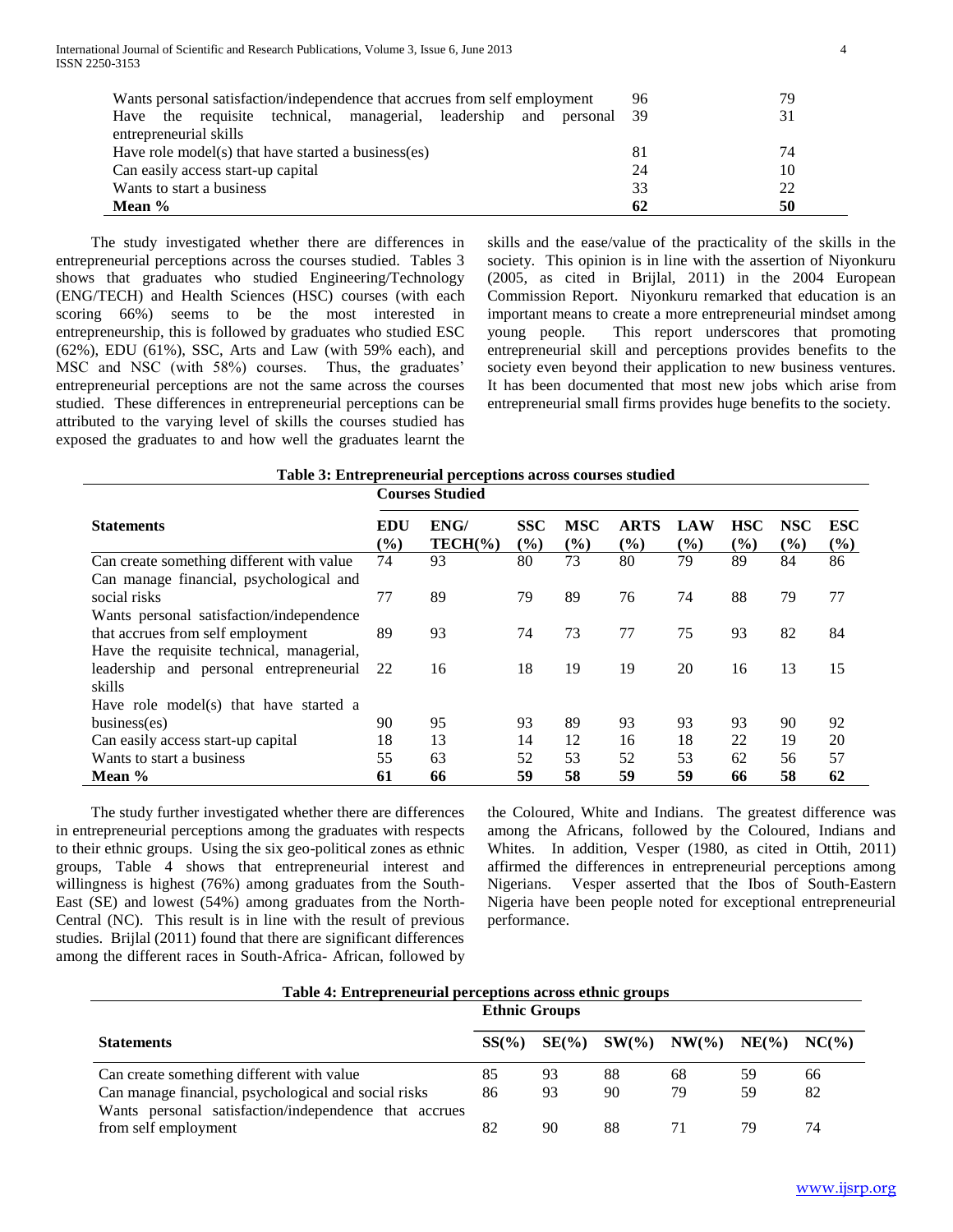| Have the requisite technical, managerial, leadership and |    |    |    |    |    |    |
|----------------------------------------------------------|----|----|----|----|----|----|
| personal entrepreneurial skills                          |    |    | 50 | 30 |    | 28 |
| Have role model(s) that started a business(es)           | 92 | 93 | 93 |    | 84 |    |
| Can easily access start-up capital                       | 24 | 32 | 28 | 20 |    | 10 |
| Wants to start a business                                | 56 | 63 | 59 | 46 |    | 44 |
| Mean $%$                                                 |    |    |    | 56 | 55 |    |

 Moreso, Tables 1, 2, 3 and 4 further reveals that three statements shows the lowest percentage of frequencies - requisite technical, managerial, leadership and personal entrepreneurial skills, access to start-up capital, and the willingness to start ones own business. This further points to the over theoretical nature of courses in Nigerian Universities, difficulties in accessing bank loans for entrepreneurship and the poverty level which has grossly affected our propensity to save. Hence, even the most skillful graduates find it difficult to start up their own businesses. Ottih (2011) noted that entrepreneurship education has become a reality in our Universities. However, to translate the entrepreneurial perceptions to real businesses, there are basic skills that the budding entrepreneurs must possess so as to successfully start and manage their businesses. Without these skills, the entrepreneur will face great difficulties. These skills are classified into technical skills, business management, leadership skills and personal entrepreneurial skills. The easier to teach skills are the technical, leadership and the business management skills. The personal entrepreneurial oriented skills like imagination, persistence, innovativeness, risk taking, courage and optimism are a lot more difficult to teach but can be acquired with a longer period of training.

#### **Graduates' Entrepreneurial Knowledge across Age Groups, Gender, Courses Studied and Ethnic Groups**

 The graduates were tested on basic entrepreneurship knowledge. The basic entrepreneurship knowledge was assessed using multiple choice questions. Table 5 describes the topics covered by these questions and gives the percentage – of correct responses for each question across the various age groups, gender, courses studied and ethnic groups. Table 5 shows that there are differences among the age groups with 62% of the graduates aged 20-22 years being the least performer, while 72% of the graduates aged 29-31 years had the best performance. This implies that entrepreneurial knowledge increases with increase in age. There is also difference in entrepreneurship knowledge between the male and female graduates, with the female graduates scoring 57% and the male graduates 56%. More so, the female graduates scored higher than their male counterparts in business opportunities, business plans, financial controls and marketing strategies (Table 6). The consequences of this result has been substantiated by Cohen (1995, as cited in Chell and Baines, 1998). Cohen asserted that women are defined as innovators because they are breaking out of domains traditionally allocated to women and creating new ventures that are using enhanced skills to offer better products/services and by extension revealing excellent performances than some male entrepreneurs.

## **Table 5: Entrepreneurial knowledge across age groups**

|                                  | Age groups (in years) |    |                                                    |                     |  |  |  |
|----------------------------------|-----------------------|----|----------------------------------------------------|---------------------|--|--|--|
| <b>Entrepreneurial knowledge</b> | $20-22(%)$            |    | $23-25\binom{9}{0}$ $\overline{26-28\binom{9}{0}}$ | $29-31\binom{0}{0}$ |  |  |  |
| <b>Definition</b>                | 79                    |    | 66                                                 | 75                  |  |  |  |
| Business opportunities           | 71                    | 66 | 82                                                 | 85                  |  |  |  |
| Forms of enterprises             | 66                    | 75 | 79                                                 | 82                  |  |  |  |
| Sources of finance               | 25                    | 36 | 38                                                 | 37                  |  |  |  |
| Business plan                    | 58                    | 62 | 66                                                 | 78                  |  |  |  |
| Success and failure factors      | 82                    | 85 | 79                                                 | 85                  |  |  |  |
| Financial controls               | 28                    | 36 | 28                                                 | 32                  |  |  |  |
| Marketing strategies             | 85                    | 82 | 89                                                 | 93                  |  |  |  |
| Production activities            | 66                    | 71 | 75                                                 | 79                  |  |  |  |
| Mean $%$                         | 62                    | 65 | 67                                                 | 72                  |  |  |  |

#### **Table 6: Entrepreneurial knowledge across gender**

| <b>Entrepreneurial knowledge</b> | Gender        |                 |  |
|----------------------------------|---------------|-----------------|--|
|                                  | Males $(\% )$ | Females $(\% )$ |  |
| Definition                       | ້∼            | ے ر             |  |
| Business opportunities           | 74            | 70              |  |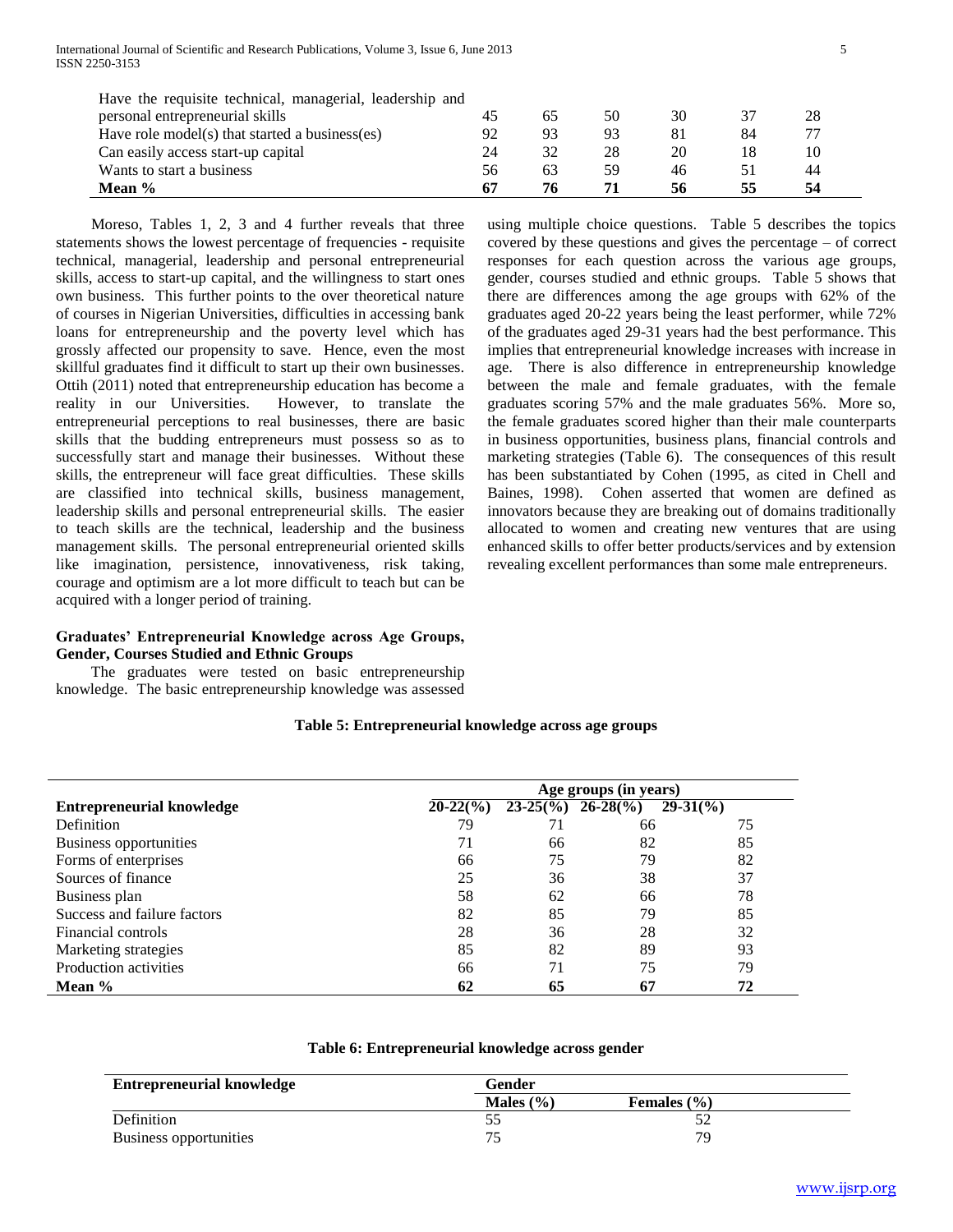| Forms of enterprises        | 85 | 82 |
|-----------------------------|----|----|
| Sources of finance          | 32 | 28 |
| Business plan               | 38 | 44 |
| Success and failure factors | 34 | 34 |
| Financial controls          | 32 | 38 |
| Marketing strategies        | 68 | 77 |
| Production activities       | 82 | 75 |
| Mean %                      | 56 | 57 |

 Furthermore, Table 7 shows that graduates who studied MSC courses scored 66%, followed by SSC (61%), ENG/TECH (56%), Arts (55%), Law (52%), EDU (50%), NSC (49%), HSC (48%) and ESC (47%). It can thus be inferred that MSC graduates are the best performers, while those who studied HSC (48%) courses are the least performers. The best performer position of the graduates of MSC courses can be attributed to the fact that aside the compulsory entrepreneurship courses that are anchored by the Centers for Entrepreneurship Development (CED) in the Universities, the graduates of MSC courses offered entrepreneurship as a faculty course, while graduates of Business Administration also offered entrepreneurship as a core departmental course.

**Table 7: Entrepreneurial knowledge across courses studied**

|                                  | <b>Courses Studied</b> |                     |                      |                                               |                |                                          |                      |                      |                      |
|----------------------------------|------------------------|---------------------|----------------------|-----------------------------------------------|----------------|------------------------------------------|----------------------|----------------------|----------------------|
| <b>Entrepreneurial knowledge</b> | EDU<br>$(\%)$          | ENG/<br>$TECH(\% )$ | <b>SSC</b><br>$(\%)$ | <b>MSC</b><br>$\frac{1}{2}$ ( $\frac{1}{2}$ ) | ARTS<br>$(\%)$ | <b>LAW</b><br>$\left(\frac{0}{0}\right)$ | <b>HSC</b><br>$($ %) | <b>NSC</b><br>$(\%)$ | <b>ESC</b><br>$(\%)$ |
| Definition                       | 58                     | 60                  | 66                   | 71                                            | 63             | 58                                       | 58                   | 55                   | 56                   |
| Business opportunities           | 55                     | 71                  | 77                   | 79                                            | 68             | 71                                       | 55                   | 52                   | 52                   |
| Forms of enterprises             | 55                     | 61                  | 68                   | 77                                            | 66             | 58                                       | 60                   | 55                   | 58                   |
| Sources of finance               | 32                     | 46                  | 54                   | 59                                            | 54             | 46                                       | 32                   | 28                   | 32                   |
| Business plan                    | 48                     | 55                  | 58                   | 66                                            | 55             | 52                                       | 48                   | 41                   | 44                   |
| Success and failure factors      | 52                     | 55                  | 66                   | 71                                            | 52             | 55                                       | 55                   | 52                   | 49                   |
| Financial controls               | 35                     | 41                  | 40                   | 46                                            | 35             | 28                                       | 18                   | 14                   | 32                   |
| Marketing strategies             | 52                     | 38                  | 55                   | 61                                            | 48             | 44                                       | 44                   | 44                   | 48                   |
| Production activities            | 66                     | 79                  | 61                   | 67                                            | 55             | 58                                       | 58                   | 55                   | 55                   |
| Mean %                           | 50                     | 56                  | 61                   | 66                                            | 55             | 52                                       | 48                   | 49                   | 47                   |

| Table 8: Entrepreneurial knowledge across ethnic groups |          |                      |          |           |          |          |  |  |
|---------------------------------------------------------|----------|----------------------|----------|-----------|----------|----------|--|--|
|                                                         |          | <b>Ethnic Groups</b> |          |           |          |          |  |  |
| <b>Statements</b>                                       | $SS(\%)$ | $SE(\%)$             | $SW(\%)$ | $NW(\% )$ | $NE(\%)$ | $NC(\%)$ |  |  |
| Definition                                              | 79       | 82                   | 85       | 84        | 75       | 66       |  |  |
| Business opportunities                                  | 66       | 89                   | 79       | 75        | 68       | 68       |  |  |
| Forms of enterprises                                    | 85       | 89                   | 85       | 85        | 82       | 82       |  |  |
| Sources of finance                                      | 36       | 45                   | 45       | 41        | 38       | 38       |  |  |
| Business plan                                           | 75       | 68                   | 75       | 71        | 66       | 66       |  |  |
| Success and failure factors                             | 55       | 82                   | 62       | 62        | 55       | 52       |  |  |
| Financial controls                                      | 41       | 41                   | 38       | 36        | 32       | 25       |  |  |
| Marketing strategies                                    | 66       | 75                   | 71       | 68        | 66       | 66       |  |  |
| Production activities                                   | 66       | 55                   | 71       | 68        | 66       | 66       |  |  |
| Mean %                                                  | 63       | 70                   | 68       | 66        | 61       | 50       |  |  |

 The study assessed entrepreneurial knowledge among the graduates across their ethnic groups. The result in Table 8 reveals that graduates from SE (70%) had the highest scores, followed by graduates from SW (68%), NW (66%), SS (63%), NE (61%) and NC (50%). However, there are significant differences in two questions; the question based on the sources of finance and that based on financial controls. These differences are also observed in entrepreneurial knowledge across age groups (Table 5), gender (Table 6) and courses studied (Table 7). The

low scores in financial controls can be attributed to the poor exposure of the graduates to the fundamentals of accounting and finance, while for sources of financial, where borrowing from banks is the most common option, the low scores can be linked to the wide spread poverty in Nigeria. This further connotes that most graduates believe that since they have no savings and no hope of getting financial assistance from friends and family members, bank loans remains the major, if not, the only source of finance. Consequently, with the numerous bottle necks in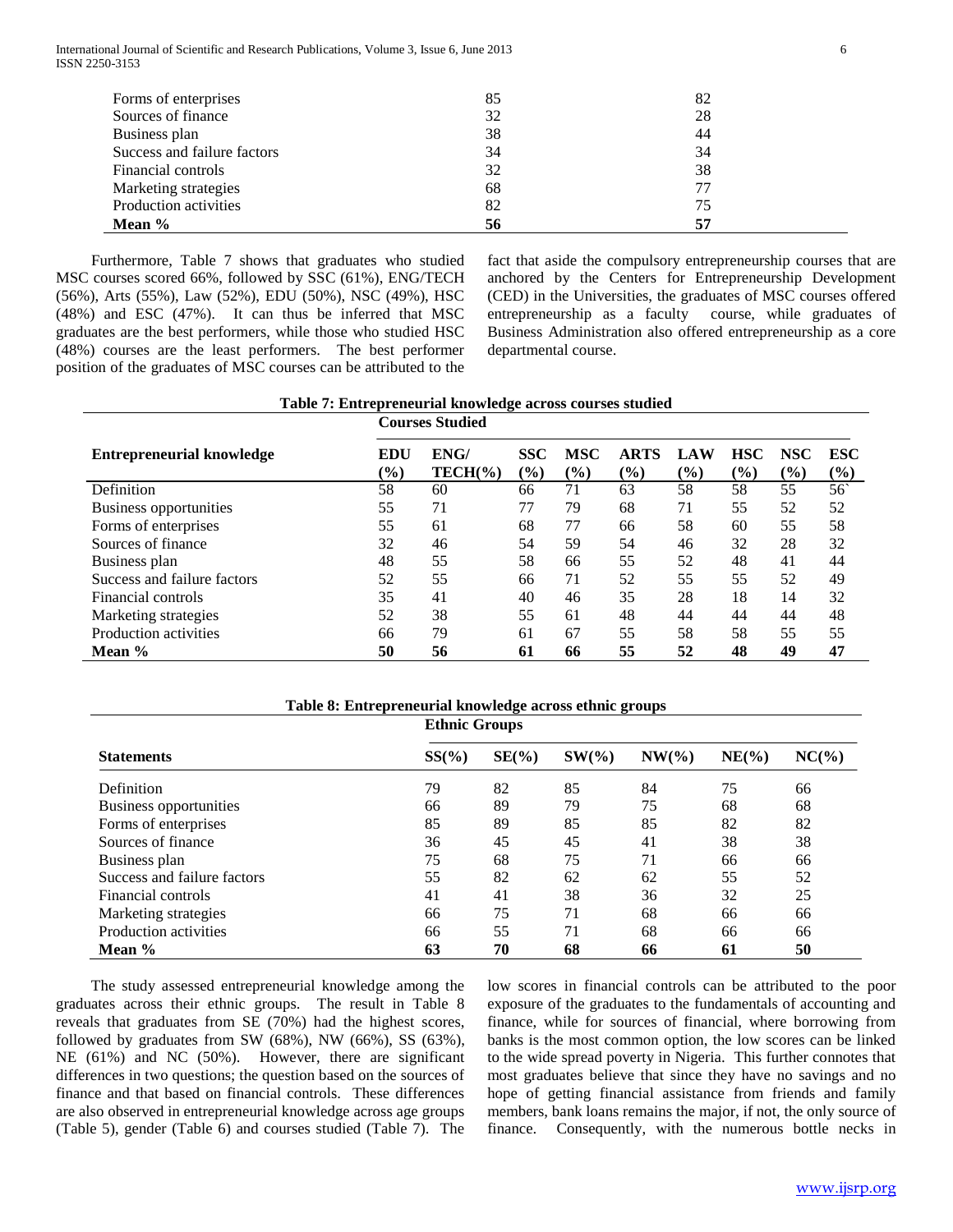accessing bank loans, only very few graduates who are able to secure the loans eventually start new ventures. Similarly, Galloway and Brown (2005) concluded at the end of their study that the most important reasons why the rates of immediate graduate entrepreneurship has remained low are; inability of graduates to secure loans on account of no collateral, lack of industrial experience and other personal priorities.

#### V. CONCLUSION

 The findings of the study reveals that perceptions towards entrepreneurship among graduates of Nigerian Universities varied across age groups, gender, courses studied and ethnic groups. Majority (68%) of the graduates aged 29-31 years showed the best interest towards entrepreneurship. Male graduates were more interested to start their own entrepreneurship than their female counterparts. Graduates who studied Engineering/Technology and Health Sciences courses seems to be more willing to start their own business, while graduates from South-East Nigeria had the highest scores of 76% on entrepreneurial perceptions.

 On entrepreneurship knowledge, the results of the study shows that the level of entrepreneurial knowledge across the age groups, gender, courses studied and ethic groups were not the same. This is evident from the fact that the graduates aged 29-31 years had the best entrepreneurial knowledge, female graduates scored the highest in entrepreneurial knowledge, graduates of courses in the management sciences had the best scores in entrepreneurial knowledge, while graduates from the South-East out performed graduates from other ethnic groups. In addition, it was found that there are significant differences in questions on entrepreneurial perceptions and knowledge. These questions are requisite technical, managerial, leadership and personal entrepreneurial skills; ease of accessing start-up capital; and willingness to start a business. Similarly, for entrepreneurial knowledge, there are abysmal scores in sources of finance and financial controls questions.

#### VI. RECOMMENDATIONS

 Based on the findings of the study, the following are recommended:

 1. An institutional framework should be put in place to assist older graduates with high entrepreneurial perceptions and knowledge to start their own businesses, while younger graduates with low achievement motivation should be helped to secure jobs in organizations of their choice.

 2. The Center of Entrepreneurship Development (CED) in the Nigerian Universities should be reinvented so as to introduce programmes that will ensure that the entrepreneurial perceptions and knowledge gaps between the male and female graduates are bridged. Also, such redesign and assistance will enable the CEDs focus on exposing the undergraduates to more practicals that will enhance the development of high achievement motivation, technical skills, entrepreneurial leadership skills, managerial skills and personal entrepreneurial skills among University graduates.

 3. All programmes aimed at helping undergraduates acquire technical skills, managerial skills and personal entrepreneurial skills across the faculties should be integrated. This is to ensure that as far as possible, the graduates are armed with the requisite entrepreneurial skills. Hence, reducing the gap in entrepreneurial perceptions and knowledge across graduates of various courses.

 4. To bridge the gap in entrepreneurial perceptions and knowledge between graduates from South-East and other ethnic groups, efforts should be geared towards exposing the students from other ethnic groups to more entrepreneurial trainings from as early as the primary school.

 5. Since finance is the life wire of any entrepreneurship, a financial institution that is saddled with the responsibilities of providing loans, managerial and technical supports to budding entrepreneurs should be established so as to increase entrepreneurial motivation and by extension reduce the new venture creation aparthy among University graduates.

#### **REFERENCES**

- [1] Adejimola, A.S. and Olufunmilayo, T. (2009). Spinning off an entrepreneurship culture among Nigerian university students: Prospects and challenges. *African Journal of Business Management, 3*(3), 080-088.
- [2] Awogbenle, A.C. and Iwuamadi, K.C. (2010). Youth unemployment: Entrepreneurship development programme as an intervention mechanism. *African Journal of Business Management, 4*(6), 831-835.
- [3] Brijlal, P. (2011). Entrepreneurial perceptions and knowledge: A survey of final year university students. *African Journal of Business Management, 5* (3), 818-825.
- [4] Chell, E. and Baines, S. (1998). Does gender affect business "performance"?: A study of micro businesses in business service in the UK. *Entrepreneurship for Regional Development, 10,* 117-135.
- [5] Collins, L., Hannon, P.D. and Smith, A. (2004). Enacting entrepreneurial intent: The gaps between student needs and higher education capability. *Education and Training Journal, 46*(8/9), 454-463.
- [6] Delmar, F. and Davidson, P. (2000). Where do they come from? Prevalence and characteristics of nascent entrepreneurs. *Entrepreneurship for Regional Development, 12,* 1-23.
- [7] Fallow, S. and Steven, C. (2000). Building employability skills into the higher education curriculum: A university-wide initiative. *Education and Training Journal, 42*(2), 75-82.
- [8] Galloway, L. and Brown, B. (2005). Entrepreneurship education at university: A driver in the creation of high growth firms? *Education and Training Journal, 44*(819), 398-405.
- [9] Giwa, R.F. (2000, September). Investment and trade opportunities: A sectoral approach. A paper present in a seminar on Nigeria at 40. Towards economic revival.
- [10] Jones, G.R. and George, J.M. (2008). *Contemporary management.* New York: McGraw-Hill.
- [11] Okojie, J.A. (2008, May). Policy framework and strategy for entrepreneurship development for Nigerian universities. A paper presented at the national sensitization workshop on entrepreneurship development in Nigerian universities organized by national universities commission (NUC). Abuja: NUC.
- [12] Osibanjo, O. (2006, January). Concept of entrepreneurship. A paper presented at a workshop on entrepreneurship and innovation for 200 – level students in university of Ibadan.
- [13] Ottih, L.O. (2011). Entrepreneurship: Personality, process and enterprise. Port Harcourt: Pearl.
- [14] Peterman, N.E. and Kennedy, J. (2003). Enterprise: Influencing students' perceptions of entrepreneurship. *Entrepreneurship Theory and Practice, 28*(2), 129-144.
- [15] Rollinson, D. (2008). *Organizational behaviour and analysis: An integrated approach.* Essex, England: Pearson Education.